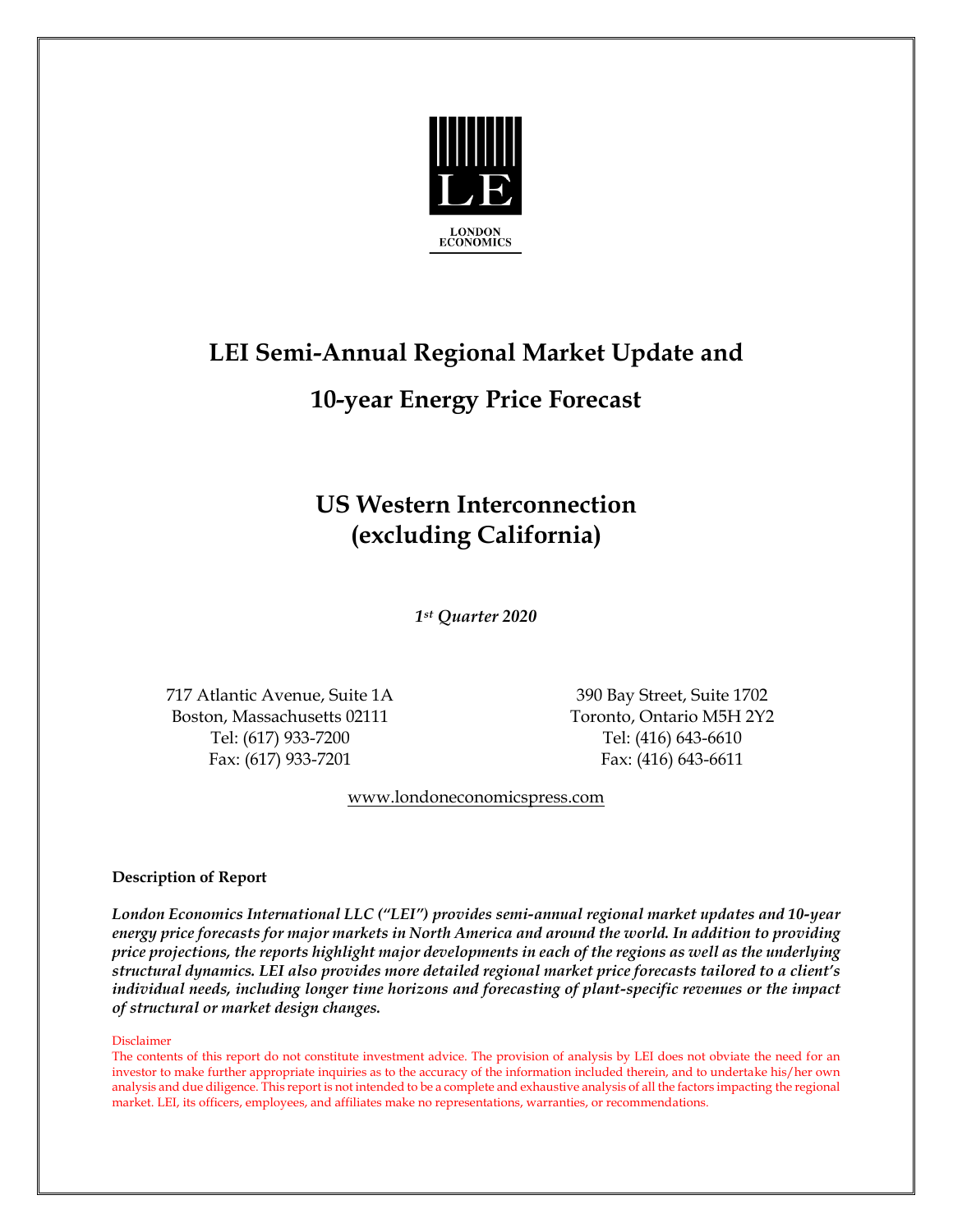### Table of contents

| $\mathbf{1}$            |               |       |  |
|-------------------------|---------------|-------|--|
|                         | 1.1           |       |  |
|                         | 1.2           |       |  |
|                         | 1.3           |       |  |
|                         |               | 1.3.1 |  |
|                         |               | 1.3.2 |  |
|                         |               | 1.3.3 |  |
|                         |               | 1.3.4 |  |
|                         |               | 1.3.5 |  |
| $\overline{2}$          |               |       |  |
|                         | 2.1           |       |  |
|                         | 2.2           |       |  |
|                         | 2.3           |       |  |
|                         | 2.4           |       |  |
|                         |               | 2.4.1 |  |
|                         |               | 2.4.2 |  |
|                         |               | 2.4.3 |  |
|                         | 2.5           |       |  |
|                         | $2.6^{\circ}$ |       |  |
|                         |               | 2.6.1 |  |
|                         |               | 2.6.2 |  |
|                         |               | 2.6.3 |  |
|                         |               | 2.6.4 |  |
|                         |               | 2.6.5 |  |
|                         |               | 2.6.6 |  |
| 3                       |               |       |  |
|                         | 3.1           |       |  |
| $\overline{\mathbf{4}}$ |               |       |  |
| 5                       |               |       |  |

### Table of figures

| FIGURE 3. INSTALLED CAPACITY (END OF 2019) AND GENERATION (2019), BY FUEL TYPE3                  |  |
|--------------------------------------------------------------------------------------------------|--|
| FIGURE 4. DIVERSITY OF RESOURCES ACROSS WECC SUB-REGIONS (2019 INSTALLED CAPACITY BY FUEL TYPE)4 |  |
|                                                                                                  |  |
|                                                                                                  |  |
| FIGURE 7. WESTERN INTERCONNECTION CAPACITY ADDITIONS IN PAST 5 YEARS (2015-2019) AND UNDER       |  |
|                                                                                                  |  |
|                                                                                                  |  |
| FIGURE 9. LARGEST PROPOSED NEW TRANSMISSION PROJECTS IN THE WESTERN INTERCONNECTION              |  |